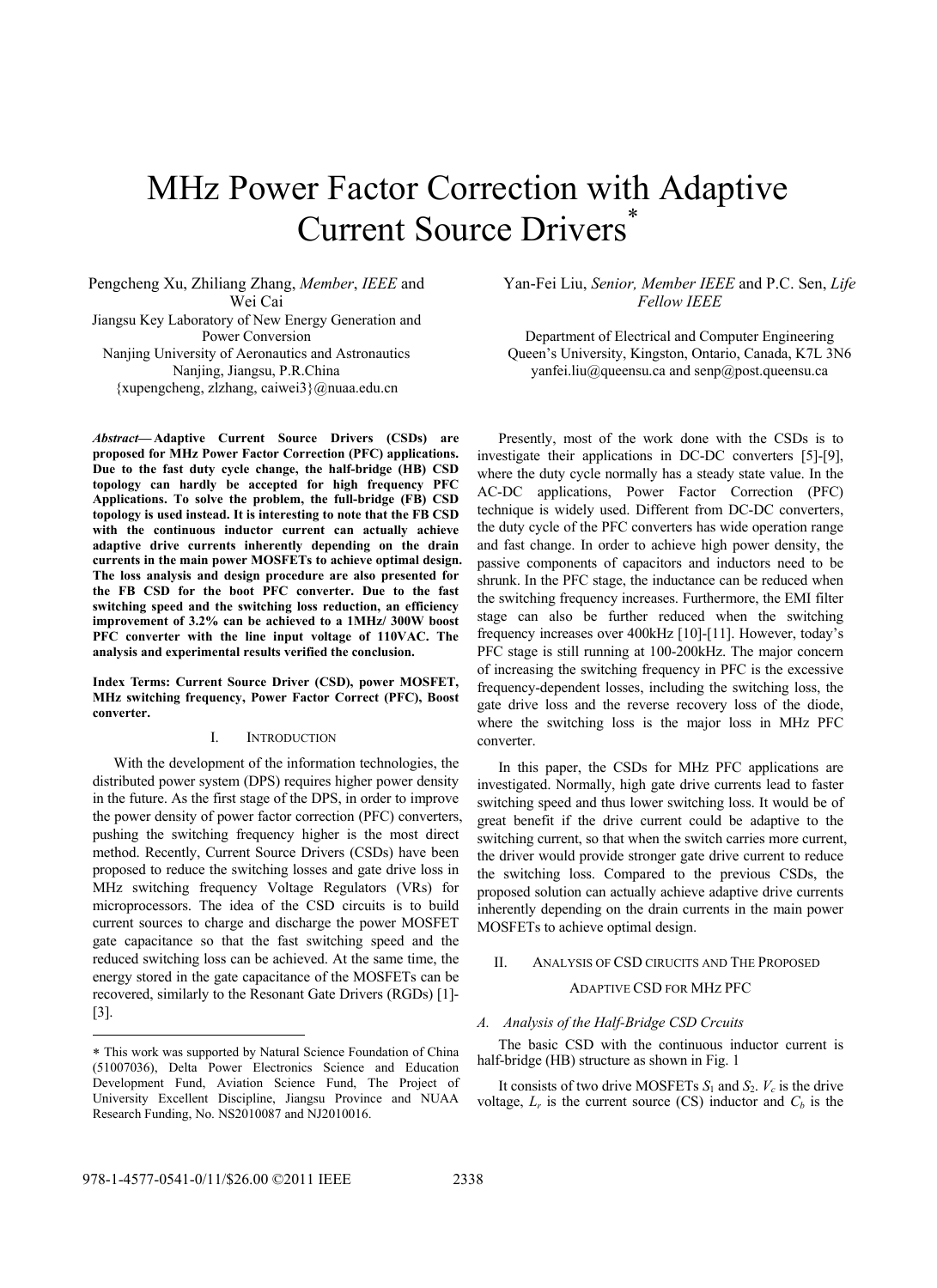blocking capacitor. The voltage across the blocking capacitor  $C_b$  equals  $v_{Cb} = (1 - D) \cdot V_c$ , which changes with the duty cycle *D*. This drawback limits the HB CSD application in the PFC converters when the duty cycle is modulated with the line voltage. Fig. 2 shows the simulated waveforms when this CSD is used in the boost PFC converter. It is observed that the voltage over the blocking capacitor  $v_{cb}$  changes with the duty cycle and this also leads to the drive current  $i_{Lr}$  oscillation.



Fig. 2 Key waveforms of the boost PFC converter with the HB CSD

Therefore, the CSD solution for the PFC converters should have no blocking capacitor.

# *B. The Proposed CSD Circuit for Boost PFC Converter*

Fig. 3 shows the proposed CSD solution for the PFC application. Fig. 4 shows the key waveforms. Fig. 5 shows the single phase boost PFC stage with the CSD. Compared to Fig. 1,  $S_2$  and  $S_4$  are used to remove the blocking capacitor, which forms a full bridge CSD topology. Since there is no blocking capacitor, the proposed CSD can be suitable for the PFC application, where the duty cycle keeps changing.



Fig. 3 Proposed CSD Solution for PFC applications



According to the voltage applied to the CS inductor, the peak inductor current *ILr\_pk* is:

$$
I_{Lr_{p}k} = \frac{V_c \cdot D}{2 \cdot L_r \cdot f_s} \tag{1}
$$

$$
I_{Lr_{p}} = \frac{V_c \cdot (1 - D)}{2 \cdot L_r \cdot f_s}
$$
 (2)

Fig. 6 shows the peak current value of the CS inductor, which is used to drive the main power MOSFET. It is observed that the drive current changes with the duty cycle and the value can be chosen when the CS inductor value is decided. It should be also noted that the operation region of adaptive drive current is limited by the duty cycle range.

For a boost PFC converter with 120V input and 380V output, the minimum modulated duty cycle is 0.55. According to Fig. 6, when D>0.5, when with duty cycle decrease, the drive current begins to increase adaptively and this will drive the MOSFET faster and achieve lower switching loss. This means the drive current is able to behavior adaptively according to the MOSFET switching current.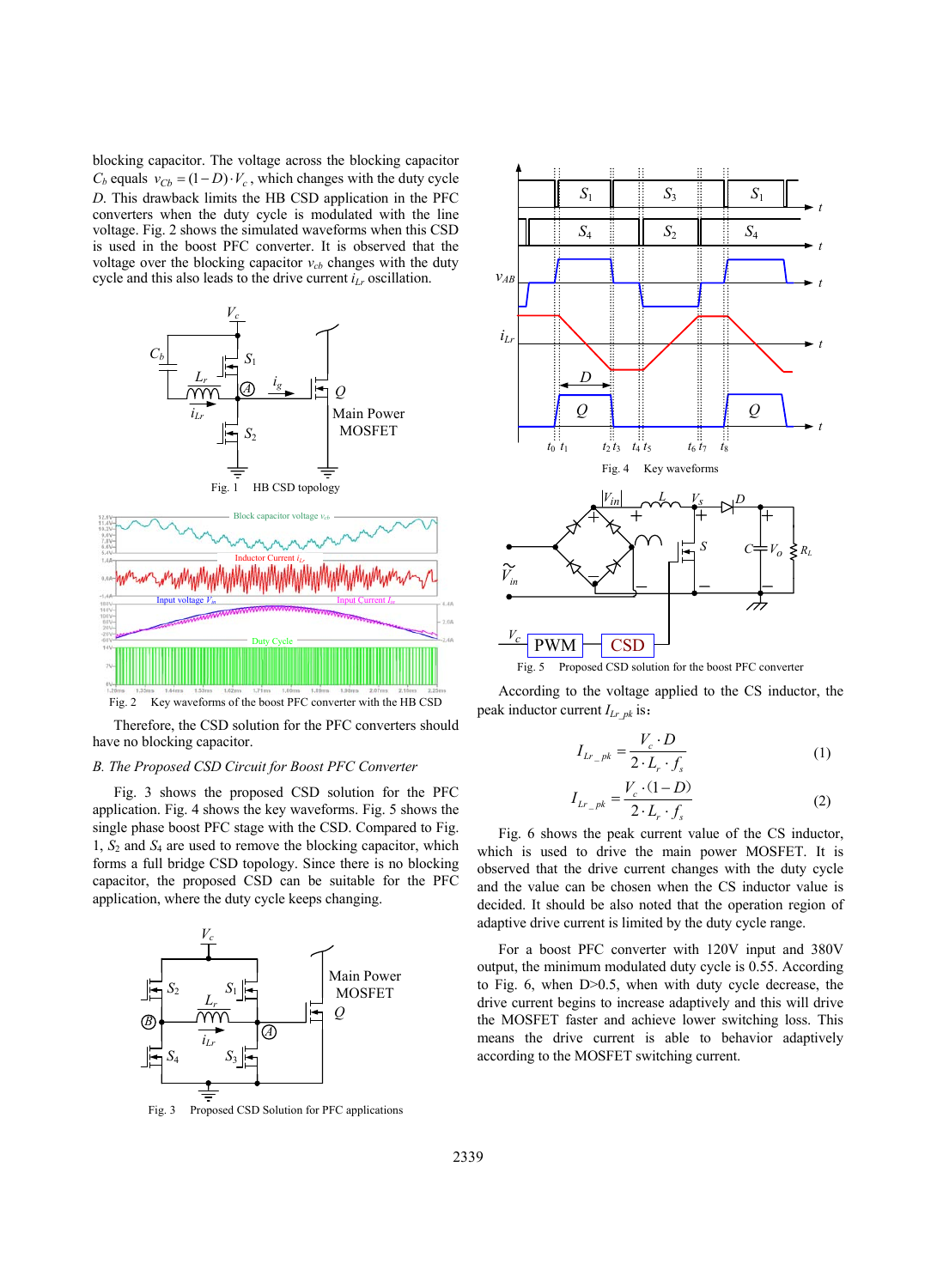

Fig. 6 Inductor current with the duty cycle

As seen from Fig. 4,  $S_1 \& S_3$  and  $S_2 \& S_4$  are complementarily controlled, which is similar to the control of the synchronous buck converters. Therefore, anther advantage of this solution is that the commercial off shelf components can be directly used instead of using discrete ones in other CSD circuits [12]-[13].

# III. LOSS ANALYSIS OF THE PROPOSED ADAPTIVE CSD FOR

#### BOOST PFC CONVERTER

The efficiency of the PFC stage is determined by the power losses of the input diode bridge, the boost inductor, the main switch, and the rectifier diode. The active switch and boost diode are under hard switching conditions with the fixed switching frequency operation. Therefore, the dominant losses are caused by the switching losses in the active switch and boost diode. The loss analysis of a boost PFC converter with the proposed CSD is presented as follows:

#### *1) The loss of the power MOSFET*

The losses of the power switch include the conduction loss and switching loss. For a single phase PFC converter, the current which flows through the main switch has a half sinusoidal shape. The switching loss *Psw* and conduction loss *P<sub>cond</sub>* are (3) and (4) respectively.

$$
P_{sw} = \frac{2 \int_0^{\frac{T_{line}}{2}} K f_s V_o I_{L-pk} \sin(\omega_L t) (T_r + T_f) dt}{T_{line}}
$$
(3)

$$
P_{cond} = \frac{2 \int_0^{\frac{T_{line}}{2}} (I_{L-peak} \sin(\omega_L t))^2 R_{ds-on} D(t) dt}{T_{line}}
$$
(4)

where  $\omega_L = 2\pi \cdot f_L$ ,  $T_r$  and  $T_f$  are the rising time and the falling time of MOSFET respectively.  $I_L_{pk}$  is the peak of input boost inductor current. The constant *K* is typically between 1/6 and  $1/2$ .  $T_{line}$  is line period and  $f_s$  is the switching frequency.

#### *2) The conduction loss of the boost diode*

The power losses of the boost diode include the forward conduction loss and the reverse recovery related switching loss. With the SiC diode, the reverse recovery is low, so the power loss of the diode is

$$
P_{fd} = \frac{2\int_{0}^{\frac{T_{line}}{2}} I_{L-peak} \sin(\omega_{L}t) V_{f-fd} \left[1 - d(t)\right] dt}{T_{line}}
$$
(5)

where  $V_{f\hat{H}}$  is the forward voltage drop of the boost diode.

## *3) The conduction loss of the rectifier bridge*

The rectifier bridge has four rectifier diodes, the conduction loss of the rectifier bridge is

$$
P_{rd} = \frac{4}{T_{line}} \int_0^{\frac{T_{line}}{2}} I_{L-peak} \sin(\omega_L t) V_{f-rd} dt
$$
 (6)

where  $V_{f\,rd}$  is the forward voltage drop of the rectifier diodes.

**100 KHz and 1 MHz PFC Loss Distribution**



Fig. 7 Loss distribution of the boost PFC converter with 100KHz and 1MHz:  $V_{in}$ =110VAC,  $V_o$ =380V and  $P_o$ =300W

Fig. 7 shows the loss breakdown of the 300W boost PFC converter with 100kHz and 1MHz. For the boost converter, the 600V/11A CoolMOS<sup>TM</sup> SPA11N60 from Infineon and the SiC Schottky diode CSD06060 from CREE are used. The input line voltage is 110VAC and the output voltage is 380V.

From Fig. 7, it is observed that the switching loss is the dominant loss of the PFC while the switching frequency becomes 1MHz, which is as much as ten times of the switching loss in 100KHz. This results in poor efficiency when the boost PFC converter runs at 1MHz. The predicted efficiency of the 100KHz converter is 94.5%, while the efficiency of the 1MHz converter is only 89% in comparison.

In order to improve the efficiency, the proposed CSD is employed to reduce the switching loss of the converter. The total power losses of the CSD circuit are listed as below:

*1) The CS inductor loss* 

$$
P_{copper} = R_{ac} \cdot I_{LRMS}^{2} \tag{7}
$$

$$
P_{ind} = P_{copper} + P_{core}
$$
 (8)

where  $I_{LRMS}$  is the RMS value of the CS inductor current, *Rac* is the AC resistance of the inductor winding, *Pcopper* is the copper loss and  $P_{core}$  is the core loss.

*2) The mesh resistance loss of the power MOSFET* 

$$
P_{RG} = 2 \cdot R_G \cdot I_{Lpeak}^2 \cdot t_{sw} \cdot f_s \tag{9}
$$

where  $R_G$  is the internal gate mesh resistance,  $t_{sw}$  is the switching time and *ILpeak* is the peak value of the CS inductor current.

*3) The total conduction loss of S*1*-S*<sup>4</sup>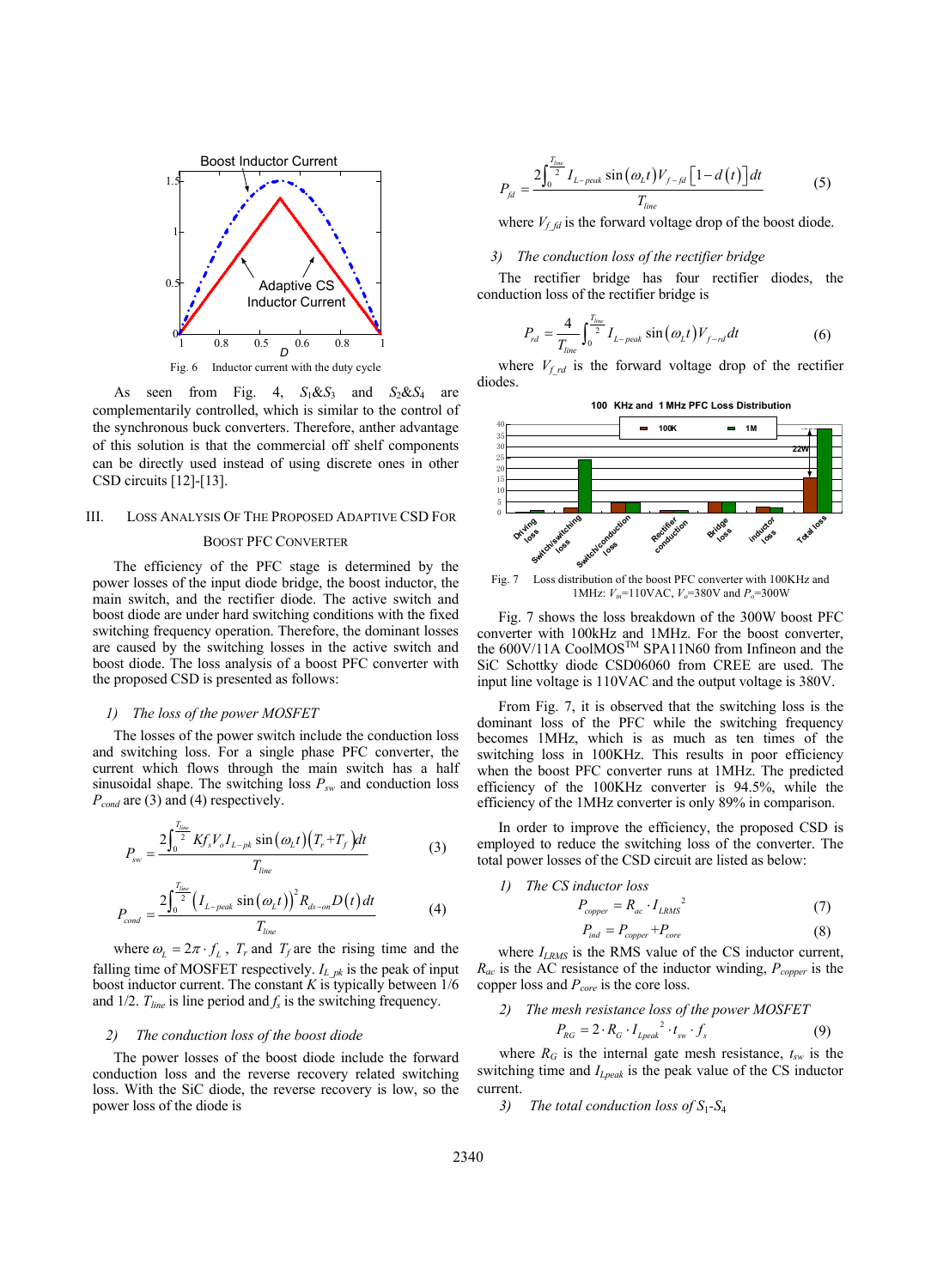$$
P_{cond} = 2 \cdot R_{DS(on)} \cdot I_{Lpeak}^2 \cdot \frac{4D-1}{3} \tag{10}
$$

where  $R_{DS(on)}$  is the on-resistor of the four switches.

*4) The total gate drive loss of four switches* 

$$
P_{\text{Gate}} = 4 \cdot Q_{g-s} \cdot V_{g s-s} \cdot f_s \tag{11}
$$

where  $Q_{g,s}$  is the total gate charge of switch and  $V_{g,s}$  is the drive voltage of the switch.

From  $(8)$ ,  $(9)$ ,  $(10)$  and  $(11)$ , the total loss of the CSD is

$$
P_{\text{drv}} = P_{\text{ind}} + P_{\text{RG}} + P_{\text{cond}} + P_{\text{Gate}} \tag{12}
$$

#### *A*. *Loss Comparison with 110V Input*

With the input voltage  $V_{in}$ =110V, output voltage  $V_o$ =380V, 1MHz/300W PFC converter, the drive voltage  $V_c$  is 12V, DS3316P-1uH is chosen for the CS inductor and the power MOSFET is SPA11N60.

With input voltage  $V_{in}$ =110V, output voltage  $V_o$ =380V, the duty cycle of the boost PFC converter is:

$$
D(t) = 1 - \frac{V_{in} |\sin \omega_L t|}{V_o}
$$
 (13)

From (2), the gate drive current is given by:

$$
i_{g}(t) = \frac{V_{CC} [1 - D(t)]}{2 f_{s} L_{r}} = \frac{V_{CC} V_{in} |\sin \omega_{L} t|}{2 f_{s} L_{r} V_{o}}
$$
(14)

As an ideal current source driver, the switching loss of the power MOSFET with CSD is

$$
p_{\text{sw-csd}}(t) = \frac{1}{2} f_s V_o I_L(t) \Big[ T_{\text{rcsd}}(t) + T_{\text{fcsd}}(t) \Big] \tag{15}
$$

$$
T_{rcsd}(t) = \frac{Q_{pl} - Q_{th} + Q_{gd}}{I_g(t)}
$$
\n(16)

$$
T_{fcsd}(t) = \frac{Q_{pl} - Q_{th} + Q_{gd}}{\left|I_g(t)\right|}
$$
\n(17)

where  $Q_{pl}$  is the MOSFET total gate charge at the beginning of the plateau;  $Q_{th}$ , the total gate charge at the threshold and  $Q_{gd}$ , the gate-to-drain charge.  $T_{rcsd}$  is the rising time and  $T_{\text{fcsd}}$  is the falling time with CSD.

Fig. 8 illustrates the switching time comparison with the CSD and conventional driver, and the CSD gate drive current  $i_{\rm g}$ . Between  $t_1$  and  $t_2$ , in half of line period, the switching time with the CSD is much reduced over the voltage driver. At the same time, it is observed that when  $i_{\epsilon}$  increases, the switching time of the CSD drops rapidly, which means significant switching loss reduction.

During  $[0, t_1]$  and  $[t_1, T_{line}/2]$ , it is also noted that the switching time with the CSD is longer than that with the voltage driver. This is because during these intervals, the gate drive current is not large enough to turn on the power MOSFET completely. However, what happens is that during the dead time of two drive switches, the CSD behaviors as a voltage driver with an effective drive current of 0.8A.







Fig. 9 The actual switching loss with the CSD compared with the conventional gate driver in half of line period  $(V_{in} = 110V, V_o = 380V,$ *Vc*=15V, *Po*=300W and *Lr*=1uH)





Fig. 10 Loss breakdown between the CSD and the conventional driver at 1MHz ( $V_{in}$ =110V,  $V_o$ =380V,  $V_c$ =15V,  $P_o$ =300W and  $L_r$ =1uH)

Based on Fig. 8, the switching loss comparison is shown in Fig. 9. However, it should be noted that at low line voltage, the input current is low and the switching current is also low. Therefore, the switching loss happens at the low line voltage is limited among the line period. Overall, the CSD can reduce the switching loss much over the conventional voltage driver.

Fig. 10 shows comparison of the 1MHz PFC loss distribution. At 110V input, 380V output voltage, the CSD reduces the total loss of 12W, which translates into an efficiency improvement of 3.2% (from 89% to 92.2%).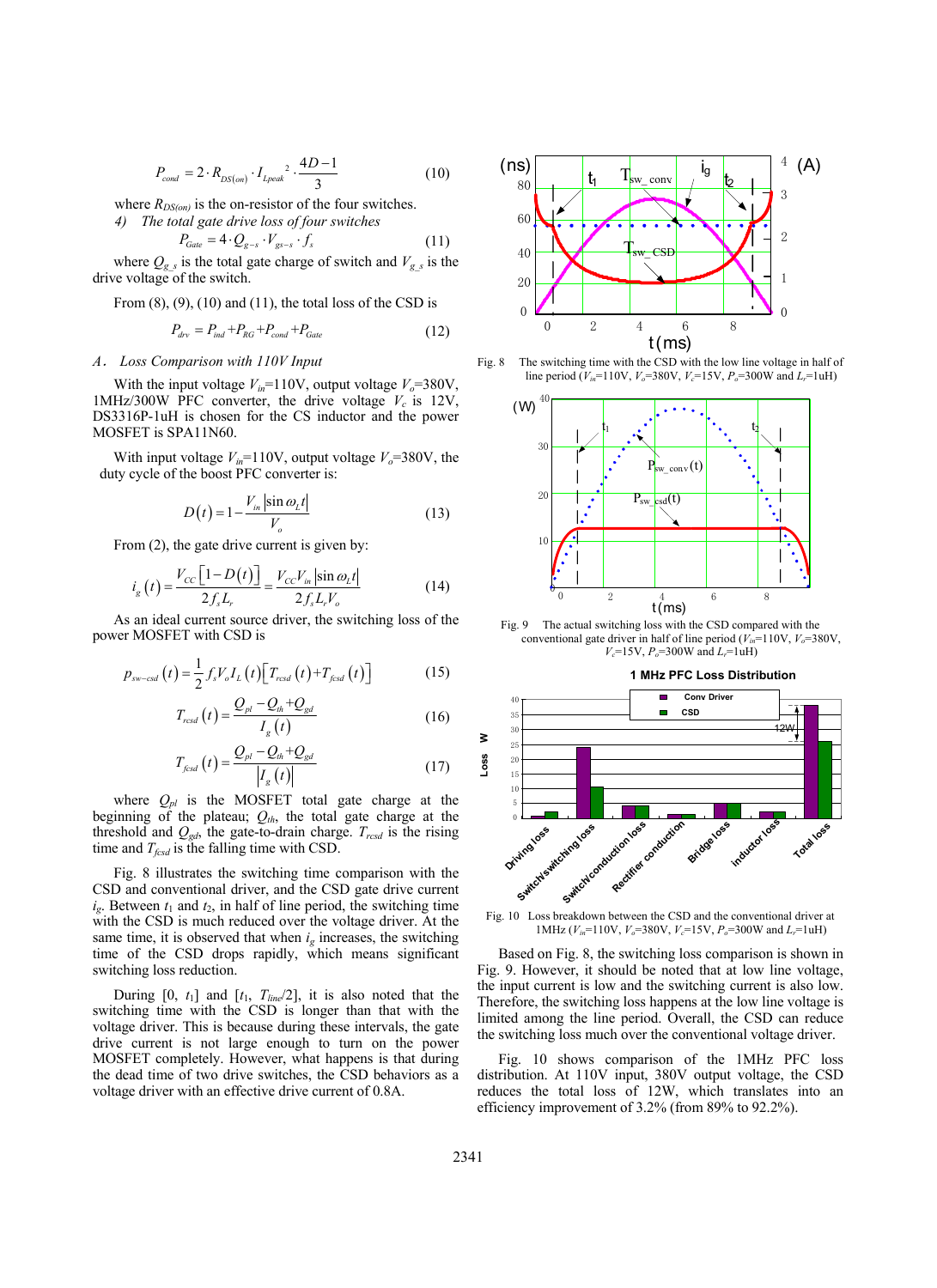#### *B. Loss Comparison of 220V Input*

With  $V_{in}$ =110V and  $V_{o}$ =380V, during half of line period, the duty cycle of the boost PFC converter is always above 0.5. From (4), the current of the CS inductor is proportional to (1- *D*). Therefore, the curve of the CS gate drive current can be adaptive to the switching current of the power MOSFET in half of line period.

If the input voltage increases to 220V, compared to the 110V condition, the duty cycle of the power MOSFET is not always above 0.5. In order to understand this mode, the detailed analysis is given as follows.



Fig. 11 Duty cycle *D*, gate drive current  $I_g$  and boost inductor current  $i_L$  in half of line period ( $V_{in}$ =220V,  $V_o$ =380V,  $V_c$ =15V,  $P_o$ =300W and *Lr*=1uH)



Fig. 12 The switching time with the CSD compared with the conventional driver in half of line period ( $V_{in}$ =220V,  $V_o$ =380V,  $V_c$ =15V,  $P_0 = 300W$  and  $L_r = 1uH$ )

Fig. 11 shows the duty cycle  $D(t)$ , the CS gate drive current  $i_{\varrho}(t)$  and boost inductor current  $i_{\ell}(t)$  during the half of line period. As seen from Fig. 11, between  $t_3$  and  $t_4$ , the gate drive current *ig* drops, and as a result, the switching time of the power MOSFET increases. This is because when *D*<0.5, the CS current will be governed by (3). Fig. 12 shows the switching time with the CSD compared with the conventional driver. According to Fig. 11, although the gate drive current drops during [*t*3, *t*4], and is not adaptive to the switching current, but compared with conventional drivers, the switching time  $T_{sw\text{ }CSD}$  with CSD is still reduced signicantly (see Fig. 12).

Based on Fig. 12, Fig. 13 gives the associated switching loss comparison with *Vin*=220VAC. As from Fig. 13, the switching loss reduction with the CSD is less compared to the value with 110V input (see Fig. 9). Fig. 14 shows the loss breakdown between the CSD and the conventional driver with 220V input. The CSD improves the 1MHz PFC efficiency from 93.8% to 95.6% with 220V input.

Fig. 21 gives the efficiency of 1MHz/300W PFC in comparison with different input voltages. At the same time, it is noted that the CSD achieve higher efficiency improvement with lower input line voltage.



Fig. 13 The actual switching loss with the CSD compared with conventional gate driver in half of line period ( $V_{in}$ =220V,  $V_o$ =380V,  $V_c$ =15V,  $P_0$ =300W and  $L_r$ =1uH)



Fig. 14 1MHz PFC loss breakdown between the CSD and the conventional driver with 220V input voltage

#### IV. EXPERIMENTAL RESULTS AND DISCUSSION

To verify the proposed solution, an 110VAC input, the PCB board of 380V/300W output and 1MHz boost PFC converter was built. Fig. 15 gives the photo of the prototype. The specifications are: boost inductor *L*=100µH; output capacitance  $C=220\mu\text{F}$ ; the CS inductor  $L_r=1\mu\text{H}$ ; the gate driver voltage  $V_c$ =12V. It should be noted that no commercial PFC IC chip is available for 1 MHz switching frequency PFC application. The discrete components were used to build the controller and saw tooth generator, etc.

Fig. 16 shows the input voltage and current of the power stage, it is observed that the input line current is the sinusoidal waveform, which is able to catch up with the input line voltage. Fig. 17 shows the input line voltage and the CS inductor current. As the duty cycle changes with the input line voltage, the CS inductor current is able to change simultaneously with fast dynamic response. When the input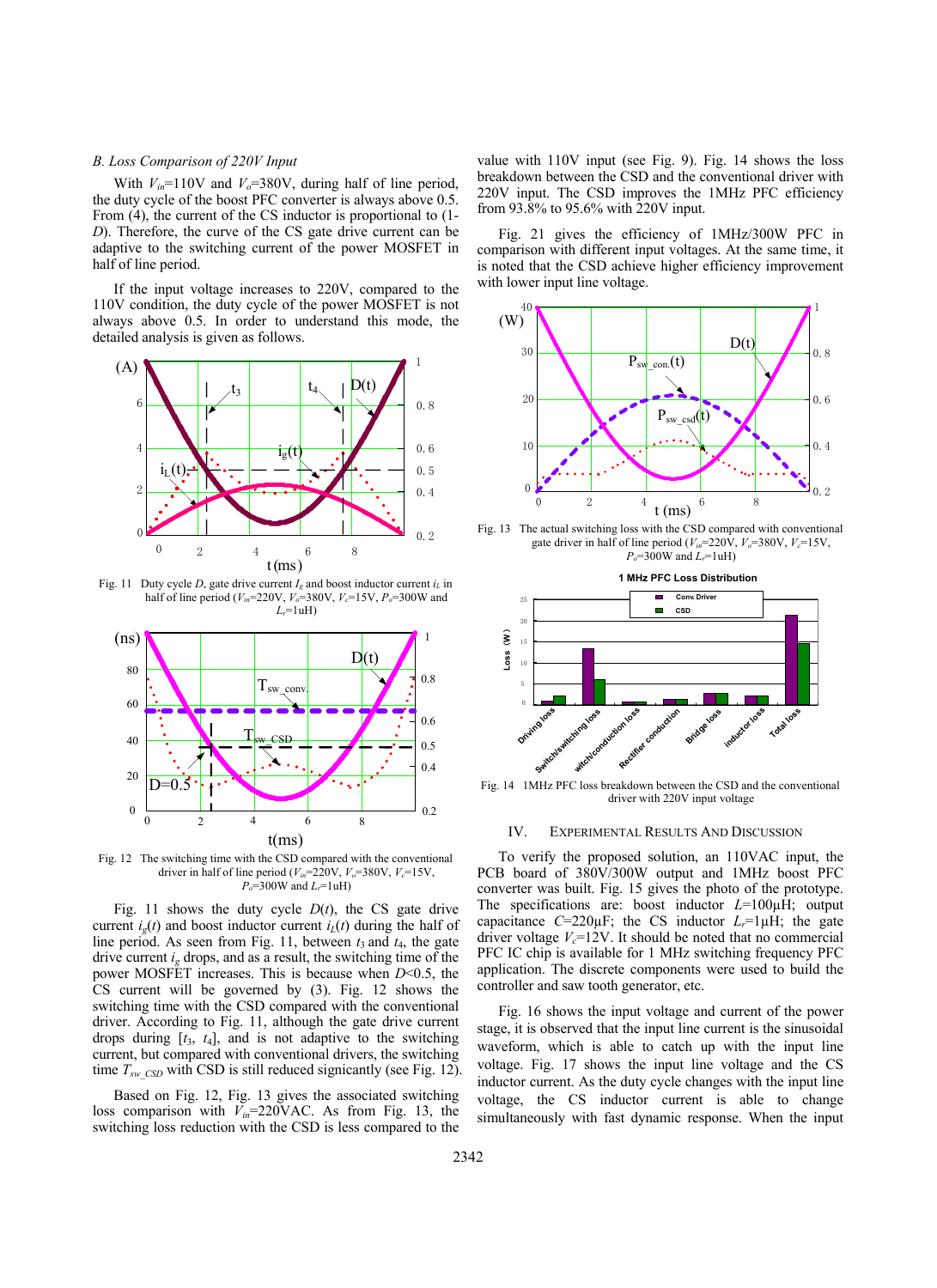voltage and current reach its peak value as shown in the dotted line, which means the main MOSFET carries the peak current, the CS inductor current also reaches its peak value adaptively.



Fig. 18 shows the drive signals of  $S_1$  and  $S_2$ , and the voltage between  $A$  and  $B$ ,  $u_{AB}$ , which agrees with the theoretic waveforms in Fig. 4.

Fig. 19 illustrates the CS inductor current, and the voltage between *A* and *B*,  $u_{AB}$ . During the interval  $t_1$ - $t_2$ , the inductor current declines from positive peak value to the negative peak value. From  $t_2$  to  $t_3$ , the CS inductor current is circulating through  $S_1$  and  $S_2$  and remains constant in this interval, so the main MOSFET can be switched off by a nearly constant drive current. During interval  $t_3-t_4$ , the inductor current increases from the negative peak value to the positive peak current. At *t*4, the MOSFET can be switched on by a nearly constant current. Fig. 20 shows the CS inductor current and the gate-to-source voltage  $u_{GS}$  to demonstrate the fast switching speed.

Fig. 21 gives the measured efficiency comparison between the CSD and the conventional voltage driver with different line voltages. Due to the fast switching speed and the switching loss reduction, when 110VAC input line voltage, an efficiency improvement of 3.2% can be achieved to a 1MHz/ 300W boost PFC converter. When 220VAC input line voltage, an efficiency improvement of 1.5% can be achieved over the conventional voltage driver.



Fig. 19 CS inductor current and the voltage between A and B,  $u_{AB}$